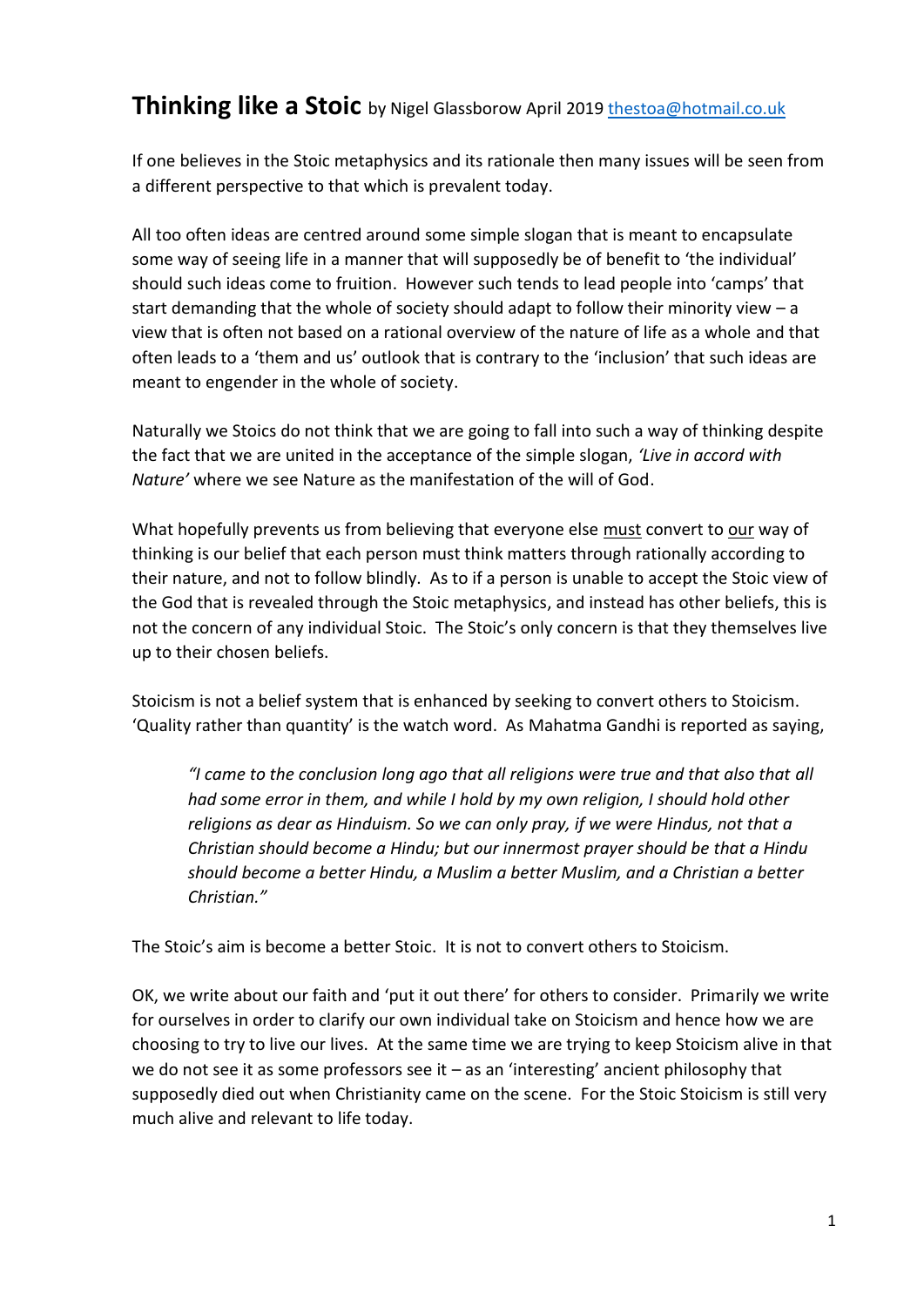Through offering our views and through reading the views of other Stoics we share our ideas so that we do not stray far from the path as laid down by Zeno. Continuity and change is the nature of Existence. So also is the nature of Stoicism.

And if along the way we pique the interest of others and such helps them on their journey through life, all well and good. Hopefully such may enable them to feel more comfortable in their own faith. If however, for whatever reason, through reading both the writings of the ancient and the contemporary Stoics a person turns to Stoicism then that is to be their choice. The Stoic does not seek to overly convince others.

In restating Stoicism we seek to ensure that our faith is maintained and kept relevant by looking to how advances in knowledge may reflect on some of our ideas. We seek to share in the duty that our faith lays on us in that our faith tells us that it is our own individual responsibility to try to perform our roles in the play of life as best as we can while always trying 'to better our own personal best.'

A Stoic becomes a better Stoic by rationally and critically thinking about our Stoic beliefs. However in such study it is the Stoic belief in the nature of the deity, the Stoic metaphysics and its many other interconnected principles that are the foundation that all issues are referred back to. In all issues we are guided to start from basics – seeing all as a Oneness, accepting 'what is' and appropriately striving in a manner that is in keeping with the actions of a person of good character. So when it comes down to it, a Stoic becomes a better Stoic by actually living in accord with their beliefs.

As an example of how a Stoic may see matters contrary to the popular view, from the Stoic perspective 'human rights' are the wrong way of looking at matters. 'Rights' are to lay responsibility on others 'to do what is necessary to respect one's rights', whereas the Stoic is encouraged to accept 'what is' and to see that if others do not offer 'due respect' such is something that is outside of our sphere of influence.

So the Stoic would not normally look to *'protecting their rights'*.

What the Stoic has influence over is their own responsibilities to others, be it to individuals, society, the State, or even to animals, etcetera. Such responsibilities are governed by the Stoic's individual nature, their beliefs and their view of the ratio of responsibilities that their various roles in life demand of them – that is if they are to fulfil such roles to the best of their ability.

The Stoic may then, by extension, look to discussing the responsibilities that they may reasonably consider to be aspects of various roles in life – such as the responsibility of the State to its citizens, the responsibility of a business to its clients and so on. If the Stoic is in a position to influence such an attitude and policy in any of society's organisations, all well and good. It may then be that bodies and organisations within society can be influenced to move from that of looking to what 'rights' individuals have demanded to that of looking at and living up to their own responsibilities to those individuals and to society in general - such as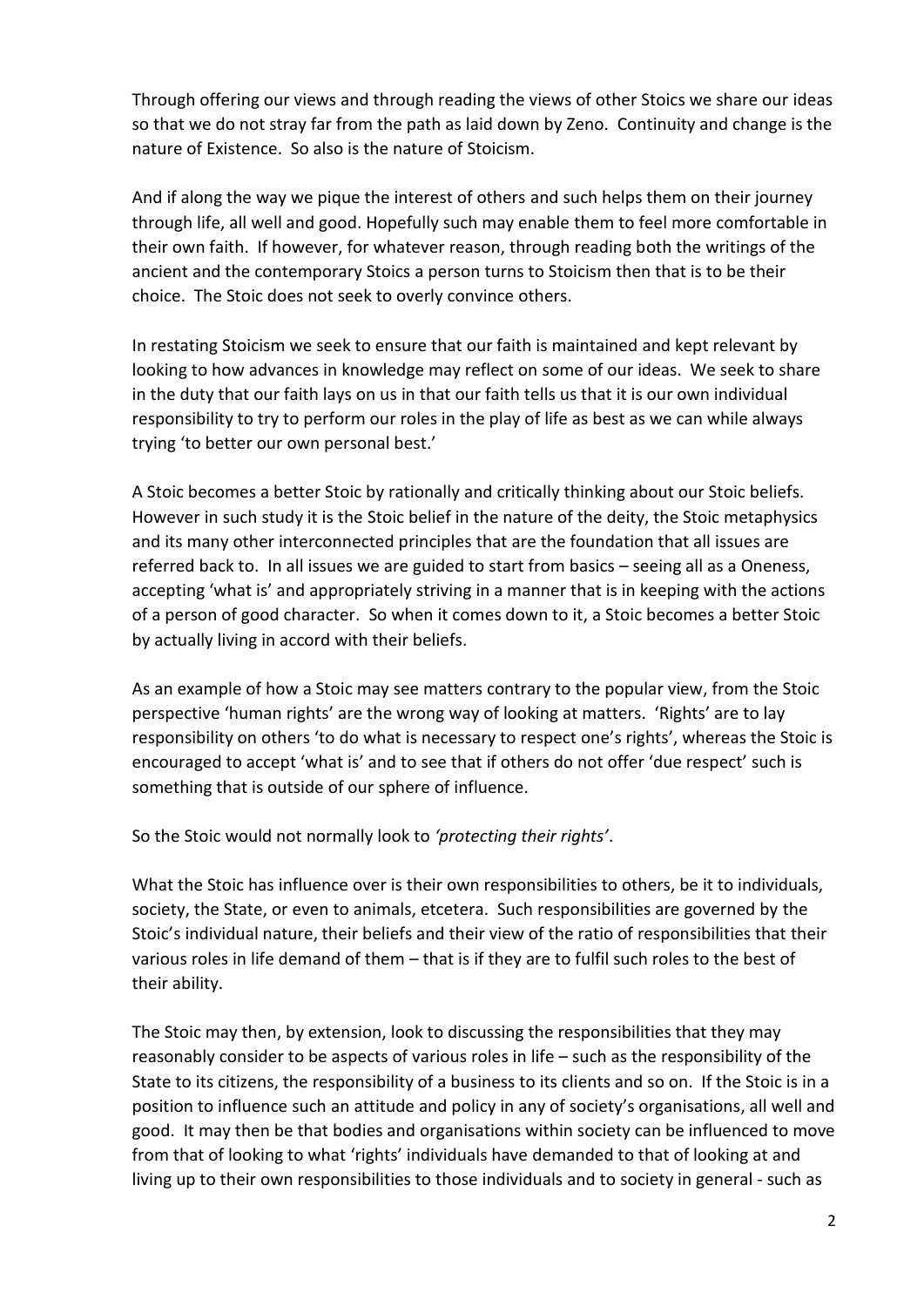their responsibility to pay their taxes to the State for the benefit of society as a whole without trying to be 'creative' in their avoidance of such taxes – where hopefully the State will live up to its responsibilities to care for the wellbeing of its citizenry and to govern society well as is appropriate.

Looking at matters from the point of view of 'responsibilities' makes so much more sense than many demands for 'rights' do. In fact demands for 'rights' are divisive and set people against people – often one group's 'rights' end up infringing another group's 'rights'. Whereas 'responsibility' is a cooperative matter in that every member of society, regardless of their role and status in life, may be seen as sharing in the responsibilities of society at all of its levels. Consideration is then as to what they, as individuals, bring to their roles by way of what they are responsible for as a result of that role and what influence they may bring to bear and how they ought to share in any group responsibilities.

So much better to request that a person or organisation live up to their responsibilities than to accuse them of 'trampling all over my rights'. The one asks them to live up to being a person of 'good character' or an organisation of 'good repute', while the other sets them up as being 'the enemy' and so drives them into a defensive position.

So much better to ask how they can help to solve a situation, than to accuse them of being the cause of the situation. If something has gone wrong, better to accept matters as they are and to seek cooperation in moving on.

All very Stoic in attitude.

As a result of applying the Stoic ways in this manner many issues will often be seen in a new light, especially if we look to the reality of the situation and accept the nature of 'what is' rather than trying to implement some intellectualised idealistic opinion as to 'how things ought to be'. Aiming for what is 'right and proper' through acceptance and appropriate striving is the Stoic way.

Looking to some popular issues, just as the Stoic will avoid looking to their 'rights', a Stoic will not demand 'equality' in that they know that no person is equal in every respect to any other person. We are all individuals.

After all, in certain respects no 'man' can be equal to a 'woman' in that he does not, by nature, have a womb. Their different physiology demands that they be treated differently – as and when such different treatment is appropriate. Also, Stoicism accepts that 'life is not fair'. Fate does not bestow on us all an equal share of the 'gifts of Fortune' – be it position, wealth, health or anything else. The Stoic looks to ensuring that they treat others in a just and appropriate manner for such is within their sphere of influence. We are grateful for whatever comes our way, be it bounty, sufficiency or dearth. But we do not expect or desire equality for such is something that is not fully within our sphere of influence.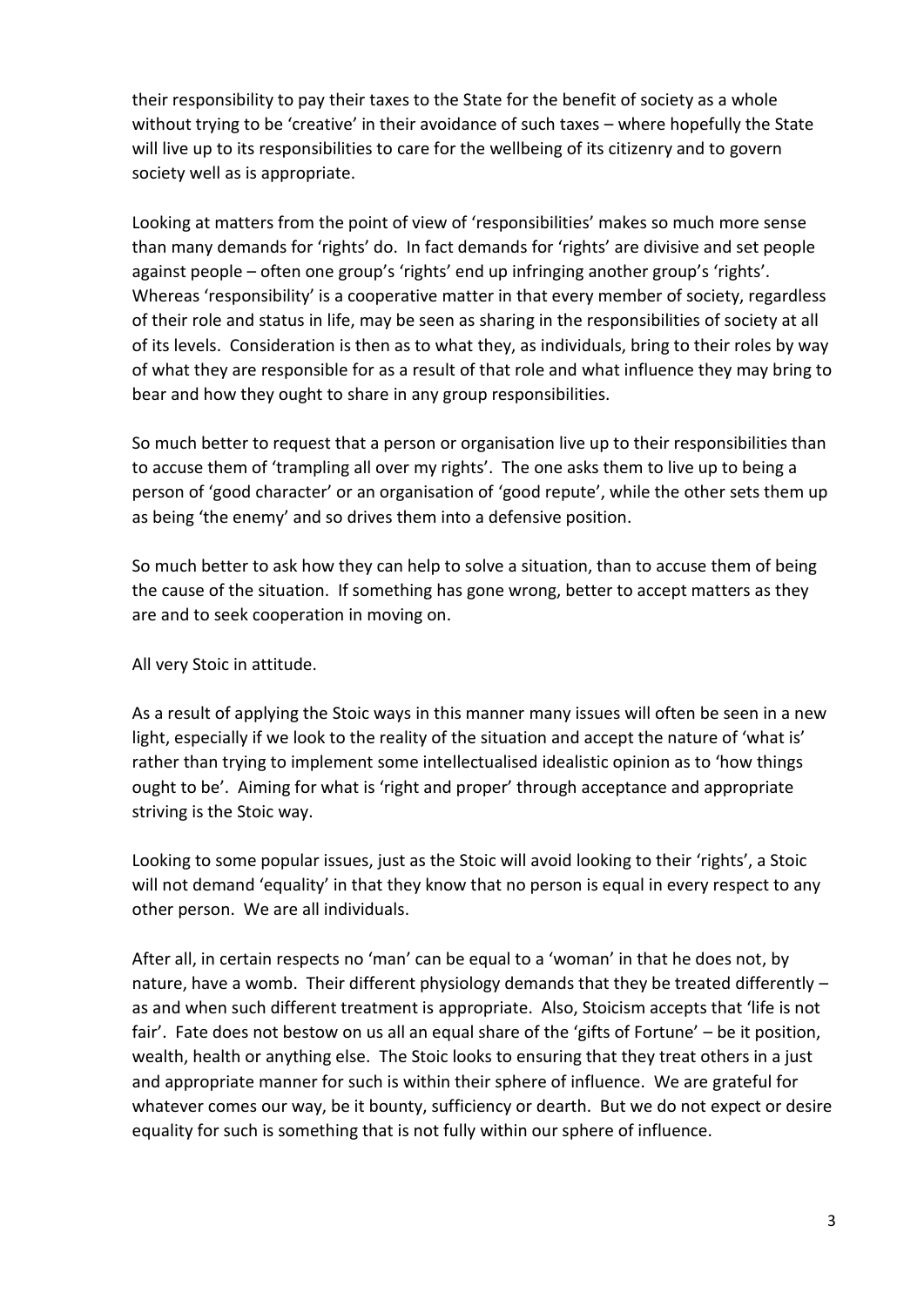When it comes to animal welfare, the Stoic will look to the fact that there is by nature a food-chain and that we are by nature omnivores. Eating or not eating meat is a matter of circumstance. It is not a moral issue. If it was, God would have made all animals vegetarians.

After all, those who live in the furthest northern reaches would have died out years ago if they did not eat meat, in that the climate allows for very little by way of vegetation. Most near-vegetarian diets are to be found closer to the equator where less energy is needed for keeping warm and only the occasional meat eating is needed in order to have a complete natural diet. I talk of 'near-vegetarian diets' in that the traditional diets of the world are rarely true vegetarian diets. Looking to arguments put forward by most vegetarian and vegan organisations, the arguments are often, in part, based on some intellectual misconception or on emotional consideration that talk of animal welfare, deforestation and other such issues.

Certainly what matters when it comes to animal welfare is that we ensure that any hunting or farming of animals is done with care. The hunted animal ought to be dispatched as quickly as possible. Any farmed animal ought to be cared for appropriately so that they do not suffer unduly during their lifetime and their death ought to be as painless as is possible. But such is to be undertaken against the background that Nature has evolved us to eat meat as well as vegetation. A purely vegan diet sets us in thrall to 'big business' regards the need for dietary supplements, artificial fertilisers, etcetera.

We have to be rational about such matters. Arguments about how less land would be used if we all became vegans are false arguments. Some animals feed off land that is not appropriate for any other form of farming. The quality of the soil needed for growing many foods requires that the growing of vegetation for human consumption and the feeding of animals is rotated on the same land whereby the animal excrement provides the natural fertilisation and soil enhancement that is needed to grow the vegetation. To do otherwise, to grow only vegetation, would be to degrade our long term ability to feed the population and also lead to whole species of farm animals having to be wiped out to provide the extra land needed for a purely vegan diet.

So in looking to what is rational, the Stoic is liable to see meat eating as a distraction, when the real issue regards depletion of the natural environment as farming expands is the number of humans on the planet - it is not rational to try to find yet more ways to feed an ever growing population.

Population control is a natural stance for any Stoic. Nature tries her best. She produces a percentage of humans that are not able to reproduce. She produces a percentage of humans that are not attracted to their opposite sex so, in theory, reducing the number of couples who are liable to reproduce. She ensures that after a period of time our bodies degrade and we die. Yet we try to combat all of these controls. We try to go against Nature and look to IVF and other methods to provide children for those who were not born to have any. We hold onto life well beyond what ought to be our natural life span so not making way for the next generation. Like Zeno, we ought to be ready to leave life when Nature calls.